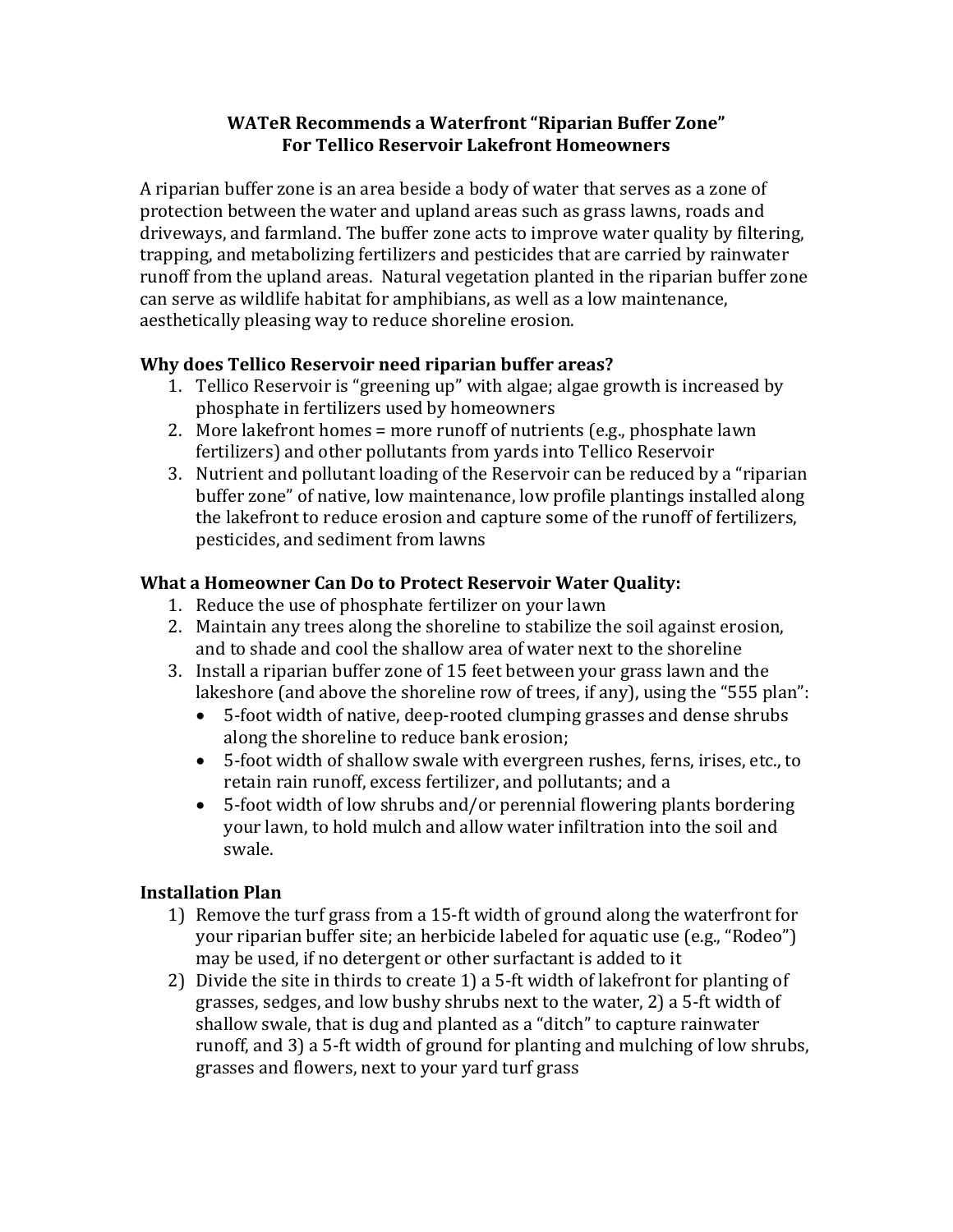- 3) Install walking paths of small rock along the left and right edges of the site, and/or a small wood bridge across the swale, to facilitate your continued entry into the site for maintenance
- 4) Purchase and install low profile plants that are native to TN. Start planting next to the water, then in the swale, and last between the swale and your lawn
- 5) Lay down a few "decorative" cedar logs and/or rock edging along the front of the site, if desired, to demarcate the riparian zone from your turf grass
- 6) Take photos of the site at various stages of installation, for your records
- 7) Maintain and/or improve the site as needed after installation

## **Plantings to Consider**

- **Low maintenance, perennial, native plants that reduce erosion**
- **Low profile plants that will not block view of the water**
- **A mix of plants that "green up" rapidly in the spring, with others that flower in summer and fall**

## **Example Site Plant List\***

## **Shrubs**

- 1) Golden St. Johnswort *(Hypericum frondosum*)
- 2) Bushy St. Johnswort (*Hypericum densiflorum*)
- 3) Virginia sweetspire (*Itea virginica*)
- 4) Summersweet (*Clethra alnifolia*), low-growing varieties
- 5) Buttonbush (*Cephalanthus occidentalis* 'sugarshack', a dwarf variety)
- 6) Inkberry Holly (*Ilex glabra*)

#### **Flowers**

- 1) White beardtongue (*Penstemon digitalis)*
- 2) Summer, meadow, or creeping phlox (*Phlox* spp.)
- 3) Stokes aster (*Stokesia laevis*)
- 4) Carolina bushpea (*Thermopsis villosa*)
- 5) Blue Star (*Amsonia tabernaemontana*)

## **Grasses and Grass-like Ground Covers**

- 1) Muhly grass (*Muhlenbergia capillaris* 'white cloud')
- 2) Lovegrass, purple (*Eragrostis spectrabilis*)
- 3) Poverty rush (*Juncus tenuis*)
- 4) Sedges (*Carex* species)
- 5) Blue-eyed Grass (*Sisyrinchium angustifolium*, a small lily)